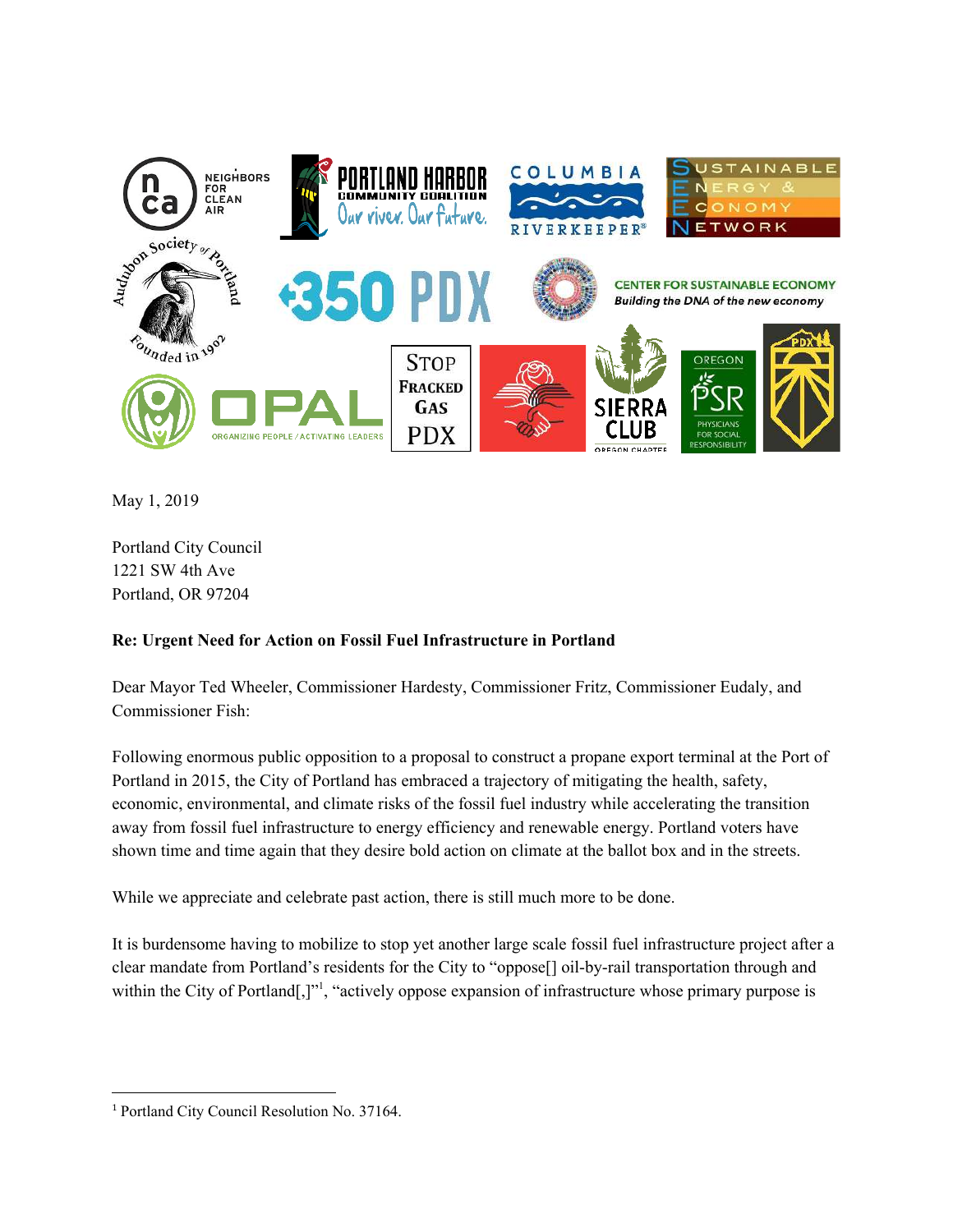transporting or storing fossil fuels in or through Portland or adjacent waterways[,]"<sup>2</sup> and "[l]imit fossil fuel distribution and storage facilities to those necessary to serve the regional market."<sup>3</sup>

Given the urgency of the Zenith oil terminal expansion, the immediate danger it and other fossil fuel infrastructure poses to Portland's residents, and the fact that there is presently nothing preventing the issuance of permits for new large fossil fuel facilities and expansions, we propose the following roadmap for dealing with the immediate and long-term risks of fossil fuel infrastructure in our community.

### **(1) Enact a Moratorium on City Permits for New Fossil Fuel Infrastructure**

In 2015 and 2016, members of our coalition repeatedly warned city staff about the dangers of increased fossil fuel pass-through when the Fossil Fuel Terminal Zoning Amendments ("FFTZA") were being developed. Even if the FFTZA were in full effect right now, the Zenith expansion would likely fall outside of its scope. Nevertheless, this expansion and others like it could have been prevented if Portland City Council and staff had fully considered the issue at the time, updated code accordingly, and denied requests for permit extensions and exemptions for projects inconsistent with binding city policy.

As it will likely take time to map out code amendments that will adequately implement Resolution No. 37164 (City of Portland oil train policy) and Resolution No. 37168 (City of Portland fossil fuel infrastructure  $\text{policy}$ <sup>4</sup>, Council **should adopt an immediate moratorium on the permitting and construction of all new fossil fuel infrastructure** while more comprehensive code changes are adopted.

In the wake of the ruling from the Oregon Court of Appeals in *Columbia Pacific v. City of Portland*, 289 Or App 789 (2018), we believe that the City of Portland has strong legal grounds to enact a moratorium on new and outstanding permits for all new fossil fuel infrastructure while permanent code options are developed. In upholding the constitutionality of Portland's Fossil Fuel Terminal Zoning Amendments, the Court recognized the City of Portland's legitimate local interest in mitigating the risks of fossil fuel development, writing:

We conclude that the the amendments provide legitimate putative local benefits, which include limiting the number of very large fossil-fuel terminals in a moderate- to high-risk earthquake liquefaction zone. The amendments also seek to reduce the risk of potential explosions, accidents, and fire at large fossil-fuel terminals and to reduce the similar risk of a catastrophic accident from the larger trains that transport fossil fuels to the terminals. In addition, the amendments seek to protect local public health and limit exposure to coal containing heavy metals linked to cancer, birth defects, and other problems. In considering the amendments, the city noted the recent 2016 derailment of a train carrying oil through the Columbia Gorge, which led to a large oil spill, fire, and the evacuation of a significant portion of the City of Mosier. [...] [T]he amendments do seek to "effectuate [ ] legitimate local public interest[s]" in placing some limits on the extent of that risk and seeking to promote local health and safety. "[H]ealth and safety considerations [may] be weighed in the process of deciding the threshold question of whether the conditions entailing [the] application of the dormant Commerce Clause are present.

<sup>2</sup> Portland City Council Resolution No. 37168.

<sup>&</sup>lt;sup>3</sup> City of Portland Comprehensive Plan Policy 6.48 "Fossil fuel distribution"

<sup>4</sup> *See* Section (4) below.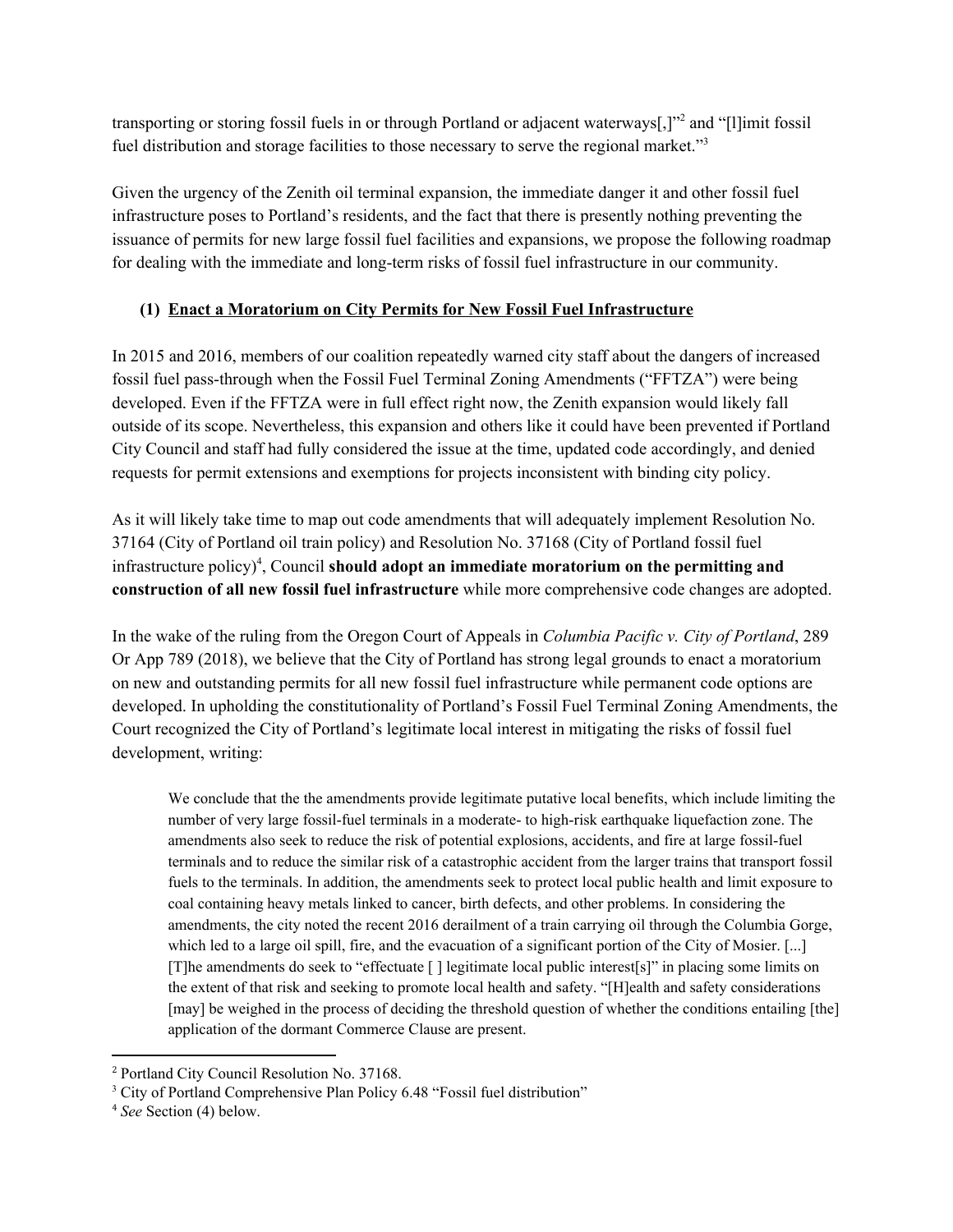*Id.* at 751 (footnote omitted describing the Court's refusal to decide "whether the city's interest in restricting the use of its land to prevent potential large fuel-export facilities and, thus, possibly reduce greenhouse gasses, is a legitimate local interest").

In recent years, the Portland City Council has made significant and unanimous findings about the many dangers of the fossil fuel industry that support a moratorium on new fossil fuel infrastructure.

Notably, the King County Board of Commissioners recently approved a 6-month moratorium on fossil fuel infrastructure including "applications for the establishment of new or expansion of existing, which is increasing the size, quantity or scope, of major fossil fuel facilities" while staff develops code options for permanent regulations. This approach has also been utilized in Vancouver, WA and Whatcom County, WA, in advance of permanent code.

In Portland, a moratorium should prohibit all city permits for new fossil fuel infrastructure and freeze the Zenith construction process until the more comprehensive code adjustment called for in Resolution No. 37168 is completed.

### **(2) Stop the Zenith Oil Terminal Expansion**

We appreciate the sentiments from the Mayor and members of City Council declaring opposition to the Zenith expansion project. Given that the impacts of this project have not been fully investigated, Council must take urgent action to halt construction before the project is operational. To this end, we recommend a series of actions.

At a minimum, construction at Zenith and any subsequent change in operations should be halted until there is a full permit review. **The Portland City Council should declare an emergency and issue a stop work order until the full impacts of the project have been assessed and the ability of first responders to adequately respond to a worst case scenario disaster or spill on site or from oil transport is ensured**.Zenith has apparently misinformed both city officials and the press about its activities and given the general lack of information available, creating enormous uncertainty about potential risk to the general public. Furthermore, every bureau with permitting responsibilities and safety oversight should review previously granted code exemptions and current permit applications, especially with regard to the materials that will be stored at this facility.

Next, Zenith should be called upon to answer questions on the record about its expansion project. Representations made in private meetings with city staff are not adequate and the community deserves a full hearing. Portland City Council Resolution No. 37164 declares that "the City of Portland will request that the railroad companies and/or oil companies provide representatives to meet periodically with local citizen groups and local governmental officials to address local concerns regarding oil trains through Portland." **In line with this binding city policy, Council should hold a public hearing on the project and invite Zenith to join. If they decline, the Council should utilize its authority to compel attendance and the production of accurate and detailed information about the project**. To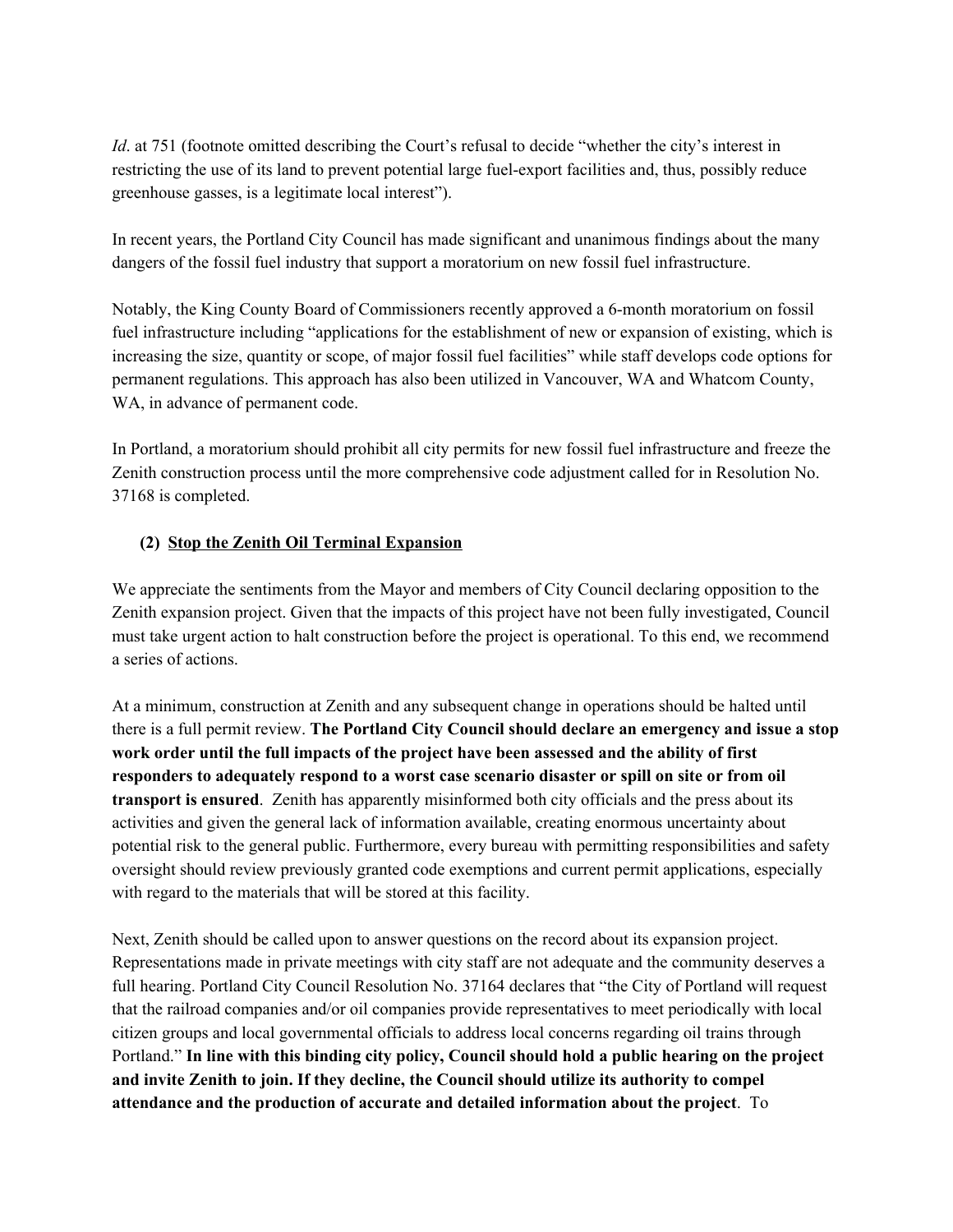investigate and understand the range of impacts and concerns from this project, all relevant government bureaus should engage in a comprehensive project review including a public process with full community engagement.

Finally, the City should formally request action from the Oregon Department of Environmental Quality, including (1) ensuring that review of Zenith's air quality permit renewal include a health-risk assessment and public hearing in order to adequately account for the full scope of impacts and increases in toxic emissions, and (2) ensuring that Zenith performs the required disaster preparedness exercises with regard to crude oil.

## **(3) Reinstitute the Fossil Fuel Terminal Zoning Amendments**

Our understanding is that Bureau of Planning and Sustainability staff are aiming for a Summer 2019 remand process for the FFTZA. We look forward to working with you to make sure that the FFTZAs are re-implemented in substantially similar form to what was adopted in 2016 and without allowances for expansion of existing terminals. As we learned from testimony during public hearings on the FFTZA, terminal operators do not consider expansion allowances to be sufficient inducements to invest in seismic resilience upgrades. Instead, City officials should investigate code options to shift the costs of risks posed by these dangerous facilities onto the companies that operate them.<sup>5</sup>

## **(4) Adopt Code that Implements Commitments of Resolution No. 37164 (City of Portland oil train policy) and Resolution No. 37168 (City of Portland fossil fuel infrastructure policy)**

In order to protect Portland's residents and environment from additional risk from the fossil fuel industry, the City must act swiftly to restrict the expansion of fossil fuel development while continuing to implement the commitments of Resolution No. 37164 (City of Portland oil train policy), Resolution No. 37168 (City of Portland fossil fuel infrastructure policy), and the FFTZA.

Resolution No. 37168 directed City bureaus "to examine existing laws, including those related to public health, safety, building, electrical, nuisance, and fire codes, and develop recommendations to address fossil fuels that strengthen health and safety[.]" The Bureau of Planning and Sustainability produced the FFTZA concept, but it is unclear whether other bureaus actually followed this important directive. And, while the FFTZAs address large fossil fuel infrastructure projects, smaller storage and transfer facilities have not been addressed, nor have projects (i.e. Zenith) that would increase the pass-through of fossil fuels in Portland.

# **(5) Develop Plans for a Fossil Fuel Infrastructure Phase Out**

Existing fossil fuel infrastructure poses a dual existential threat to Portlanders in the form of seismic vulnerability and contributions to climate change. It is now time to start developing plans to phase out existing fossil fuel infrastructure and speed the transition to energy efficiency and renewable energy in

<sup>5</sup> *See* Section (5) below.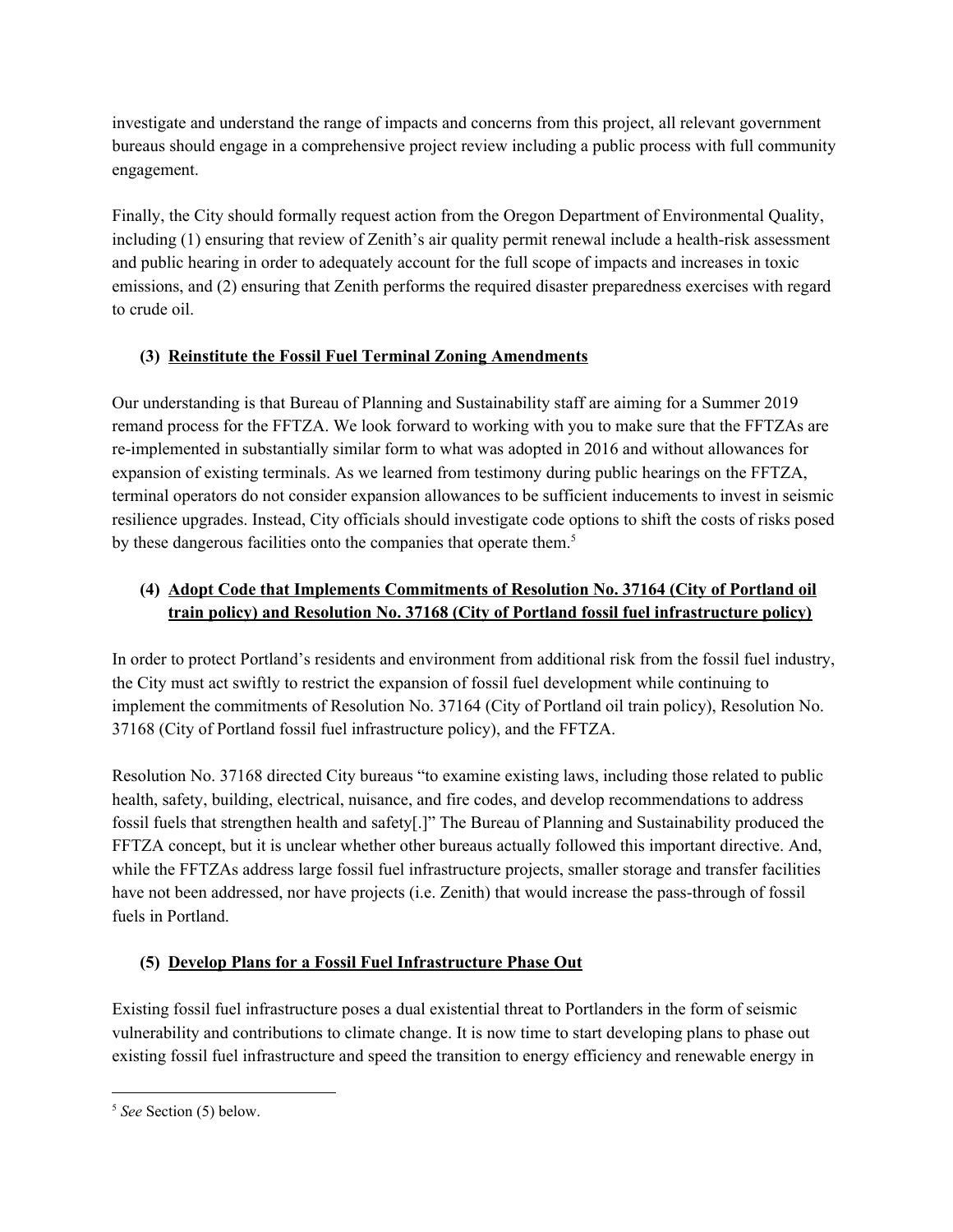line with the latest climate science and the City's renewable energy goals, which call for 100% community-wide renewable energy for all energy uses by 2050.

In 2018, the Oregon Department of Geology and Mineral Industries released a shocking report estimating that impacts from a Cascadia Subduction Zone earthquake could "include as many as 27,000 injuries ranging from minor to fatal, as many as 85,000 people needing shelter, and as much as \$37 billion in building damages." This study followed the agency's 2012 report that found a magnitude 8 or 9 Cascadia Subduction Zone earthquake could have catastrophic consequences for the critical oil and gas storage tanks and electrical infrastructure in Northwest Portland's industrial area. Current building codes do not adequately address the seismic deficiencies of existing fossil fuel infrastructure. Despite the glaring oversights and appalling safety issues highlighted in the 2012 report, the industries that make their home in Northwest Portland -- many of which are fossil fuel-oriented -- have simply refused to make safety improvements.

In 2016, two close calls -- the Mosier oil train derailment and a gas rupture and explosion in northwest Portland -- demonstrated the clear and present dangers of fossil fuel infrastructure to our community. Presently, the public continues to be exposed to enormous financial burdens and known risks to the health, safety and lives of all who live within the blast radius of dangerous infrastructure.

The latest report from the Intergovernmental Panel on Climate Change (IPCC) gives our civilization under 11 years to cut greenhouse gas emissions by 45 percent below 2010 levels to have a chance of keeping warming below 1.5° Celsius. In practice, this means that we must prevent all new fossil fuel infrastructure and drastically reduce existing current carbon emissions just to have a fighting shot at avoiding the worst impacts of climate change.

Fossil fuels pose inherent risks throughout all stages of its their life cycles. Today, we have safer renewable energy alternatives that do not pose the same risks to our local health and safety, our local airshed and waterways, or to the climate. City policy acknowledges these risks and we have already made commitments toward risk mitigation and transition away from dirty energy. In June 2017, the City of Portland passed a resolution establishing "a goal to meet 100% of community-wide energy needs with renewable energy by 2050<sup>-6</sup> including transitioning our transportation system from fossil fuels to renewable energy. To that end, the resolution calls for "accelerating the transition to electric vehicles," to "significantly extend[ing] service miles and public transit access across City neighborhoods, and complete a rapid transition to an electric fleet." As the City, County, Metro, and Tri-Met make plans for a renewably powered transportation system, the existing facilities at the Fossil Fuel Terminal Hub are at risk of becoming stranded assets and abandoned infrastructure. The City should begin a process to plan a managed decline of existing fossil fuel infrastructure in line with past policy commitments and climate science.

One potentially useful policy for the City to pursue is **Fossil Fuel Risk Bonds** to ensure that the polluter pays for a worst case scenario spill, explosion, or other disaster, and ultimately to pay for clean up when

<sup>6</sup> *See* Resolution No. 37289